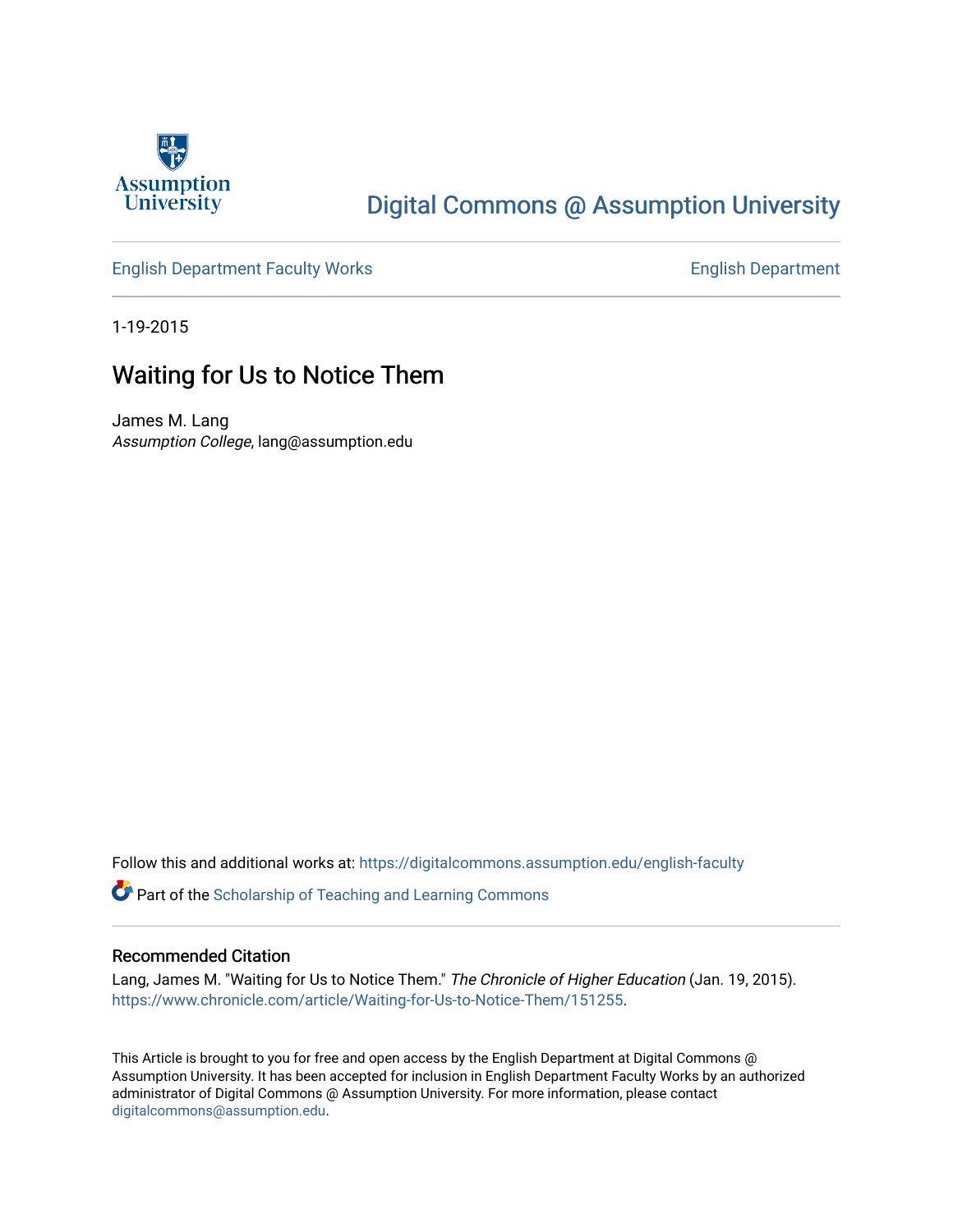**[ADVICE](https://www.chronicle.com/section/Advice/66)**

# **Waiting for Us to Notice Them**

This is how we can begin to practice a 'pedagogy of presence' in our classrooms



By James M. Lang  $\vert$  JANUARY 19, 2015

Ve da do de la concerta de la concerta de la concerta de la concerta de la concerta de la concerta de la concerta de la concerta de la concerta de la concerta de la concerta de la concerta de la concerta de la concerta de ver the holiday season, my youngest daughter and I had the opportunity to help prepare and serve a meal at a local soup kitchen. We worked with other volunteers in assembly- line fashion to fill plates of food for hungry folks waiting in a queue that stretched around a large room and out the door.

Magoz for The Chronicle

As each plate came down the line with ham and potatoes, I plopped some salad on it, and my daughter added a piece of bread and a brownie. From there I handed the plate over a counter to a server, who gave it to the next person in line. The whole process of serving more than 200 people lasted only 45 minutes, but it was intense. With so many hungry people waiting, you wanted to get the plates filled and distributed as quickly as possible.

After 20 minutes of concentrating on my task, vaguely aware that we were doing something good but mostly focused on getting salad on the plates and keeping an eye on my 10-year-old, a man broke the invisible barrier that separated the volunteers from the recipients of our charity. "Hey, thank you," he said, speaking loudly and directly across the counter to us. "I really appreciate what you guys are doing. Without folks like you, there wouldn't be … "

And then he trailed off, hustled along by the volunteer server and the crush of people in line behind him. I paused and stood there listening for just a moment, a clump of salad in my (sanitary-gloved) hand. A wave of something that felt like shame passed over me. This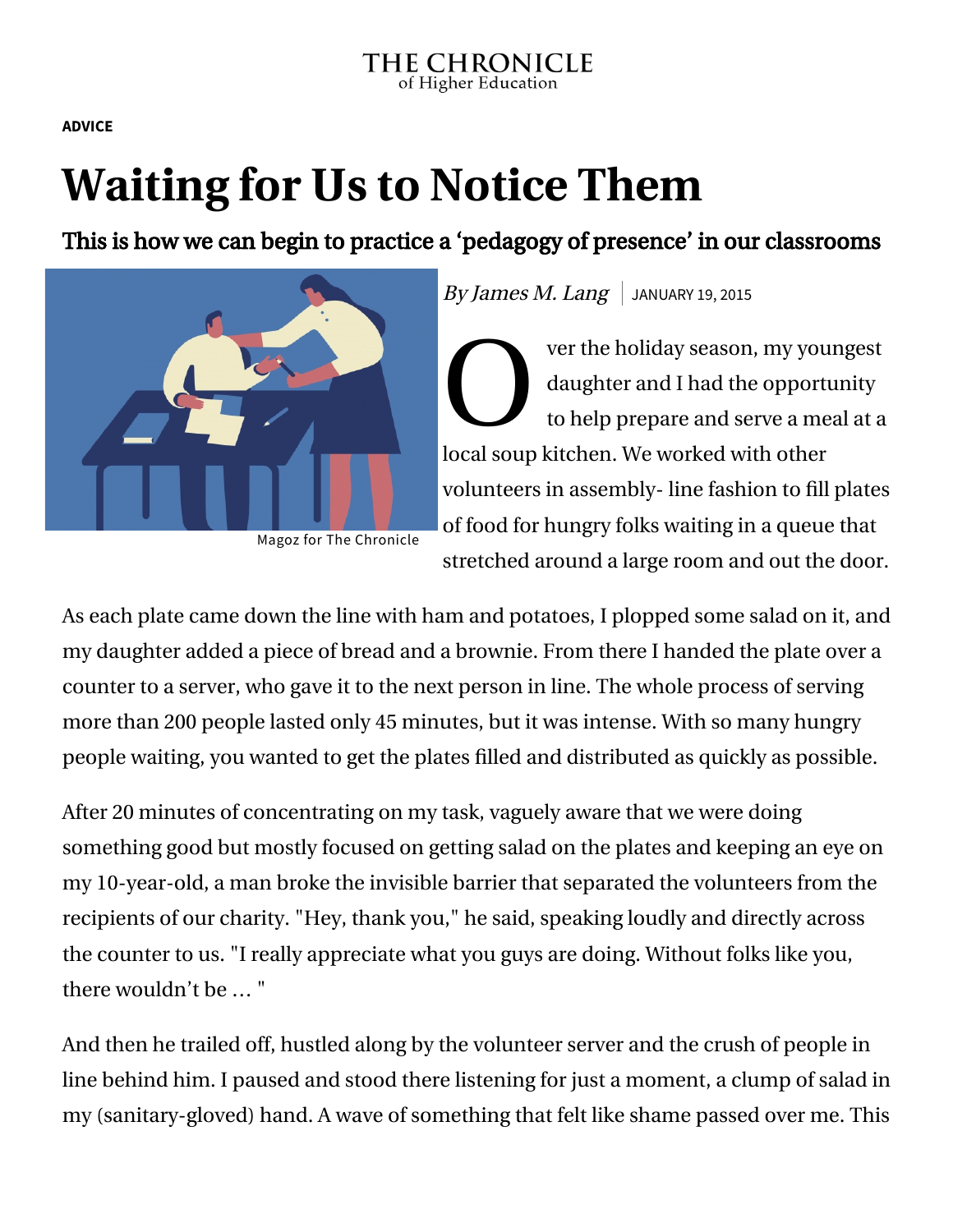man wanted—and deserved—more than a plate of food. He wanted to acknowledge the transaction between us: that we had prepared food for him, and that he was grateful for it.

What he wanted with his meal, I realized, was a moment of human connection. That seemed as important to him as the food. After he passed by, I made more of an effort to look up from my task and observe the people in line. And I was surprised to note how many of them were watching the volunteers, waiting to make eye contact and say a word or two of thanks. I realized how many people had passed before me already and seen nothing but the top of my head and a gloved hand.

This month I will lead a group of students at my college on a service trip to Ecuador, but we won't be handing out plates of food, building houses, or digging wells. Instead we will be engaged in what our campus ministry coordinator calls the "ministry of presence." Our job will be to meet people in neighborhoods, at hospitals and schools, and to sit with them, play games, share meals, and hear their stories. We will be present with them and focused on them. To that end, we'll be severed from our usual ties to the world: no cellphones, no Internet, no contact with our families. By choice and by constraint, we will be present with each other and with our new neighbors in the poor quarters of Guayaquil.

As I have prepared for this trip, and learned about the notion of a "ministry of presence," I recognized that I had been neglecting that dimension of service when I was handing out meals with my daughter. I was providing food but was not really present to the people in that line—at least until that man broke the barrier between us.

Ever since, I have been experimenting with trying to make myself more present to the people in my life—to my children, my spouse, and even the people I encounter every day in the coffee shop where I have spent a lot of time writing a book during my sabbatical. And while I can't prove this concretely in any way, life seems a little more joyful to me lately. We are laughing and speaking more than usual at our family dinner table. I have had a bunch of good conversations recently with people whom I once might have only greeted in passing.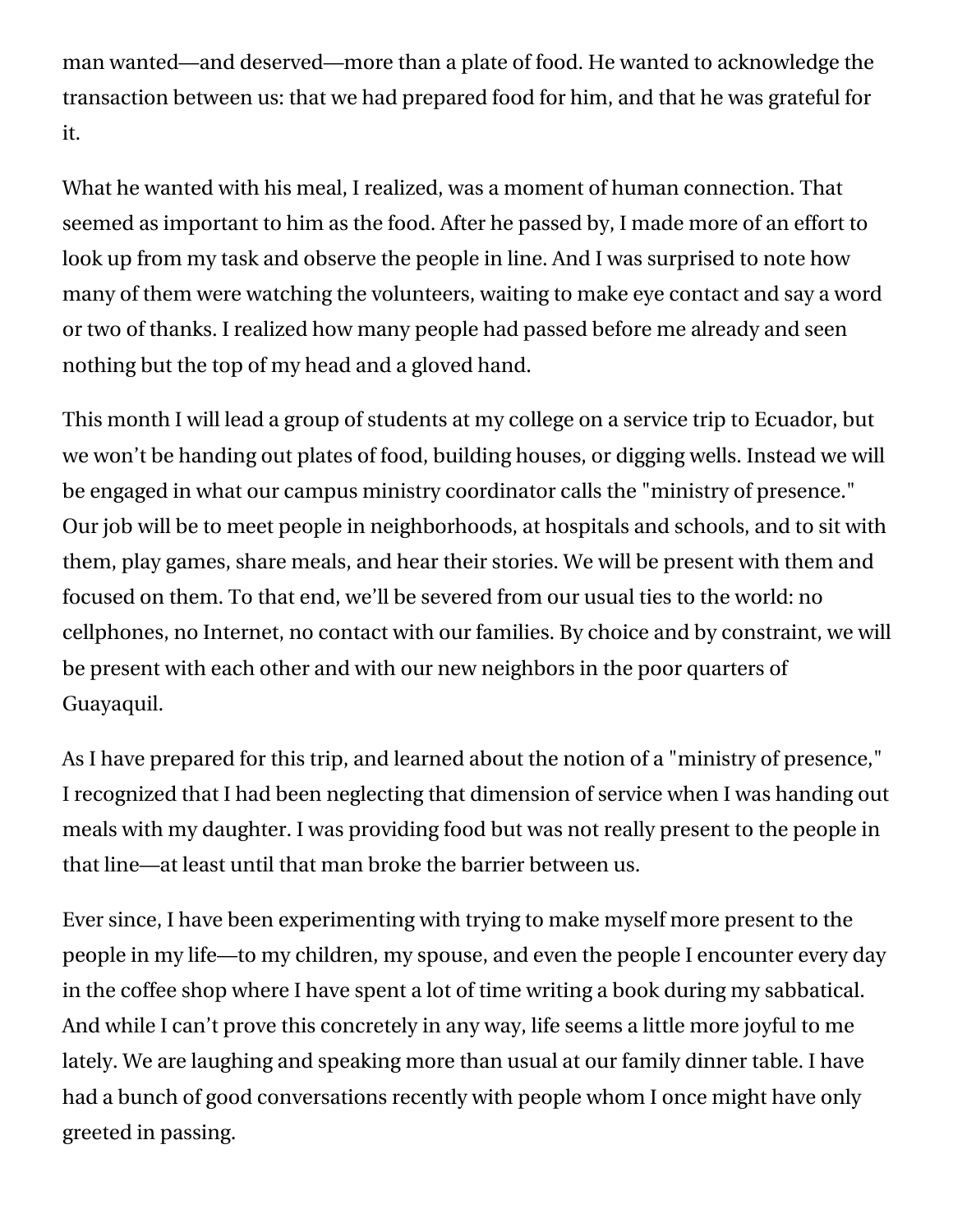And all of that, finally, has led me to reflect upon the extent to which we as faculty members should think more about the "pedagogy of presence" in higher education about the value that comes from humans' being present with one another in teaching and learning.

Let me say upfront: This is not a screed against outcomes assessment or online education. I embrace the general swing in higher education toward articulating and measuring learning outcomes in a more coherent way, and providing access to underserved populations via online courses.

But in the past year or two, the more I read the literature on learning outcomes and online education, the more I feel that it misses something fundamental—something that can perhaps never be measured completely but that students view as essential. It's also been the clear message of books like [How College Works](http://chronicle.com/blogs/bookclub/2014/10/06/video-interview-with-dan-chambliss-an-author-of-how-college-works/) (written by [Daniel F. Chambliss](http://chronicle.com/blogs/bookclub/2014/10/06/video-interview-with-dan-chambliss-an-author-of-how-college-works) and Christopher G. Takacs and published last year).

The message is that personal relationships are what students document as the most profound and memorable aspects of their college experience.

In order to have that powerful impact on our students, we have to be truly present in our classrooms. Are we? I began to wonder how many times in the past 15 years I had behaved in the classroom as I had in that food line—focused not on connecting with individual students but on the material, on the passing of the hour, on what was next in my day.

In that light, I have begun to reconsider my own daily teaching practices, which usually begin with the creation of a detailed outline for each class session, breaking down the hour into clearly defined segments: five-minute introduction; 10-minute writing exercise on Question A; 15 minutes of discussing their responses; 15-minute mini-lecture on a new topic, etc.

I don't question the value of making such plans, which ensure that I am thinking deliberately about how learning will happen in my classroom. But I know that sometimes I become more interested in sticking to my schedule than I am in the students in the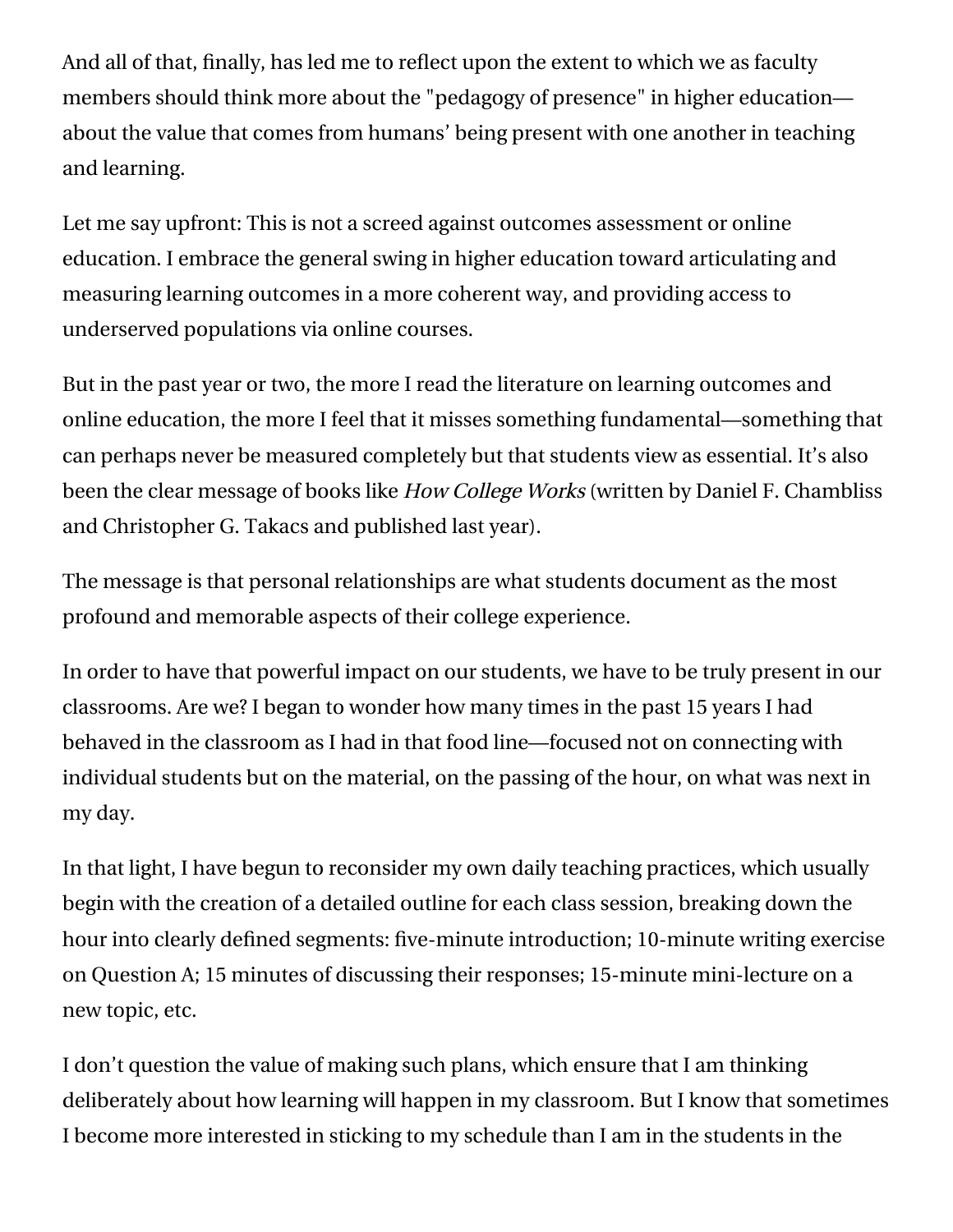room.

Being more present to my students might mean letting go of my grip on my classroom schedule. If we don't get through every scrap of the material today, we'll probably get to it in the next class session. Being more present to the students probably means pausing more frequently to check on their learning, in whatever form that might take. Undoubtedly it means more than just stopping every now and then to ask, "Any questions?"

In a similar way, I know that sometimes I get so lost in the intricacies of a poem or a historical event we are covering that I might as well be up there speaking to a bunch of tape recorders. The story I am telling becomes more important to me than my listeners. How I love to describe the Irish potato famine, for example, and its devastating human consequences, to the students in my survey course on British literature. How I love to march them through my interpretation of the saturated language and rich imagery of a poem like Dylan Thomas's "Fern Hill."

Having that kind of enthusiasm for the course material isn't a bad thing. Enthusiasm in the classroom can be contagious, and of course we should love our subject matter. The problem arises when we become so engrossed in our performance that we sever our connection with the audience. Great classroom lecturers might not carry into the classroom what great actors in theater know: You are always seeking connections with the audience rather than just with the material.

Even more troublesome is the challenge of making ourselves present as instructors in online environments. I don't have any easy solutions. Heck, I'm not convinced there are easy answers for how to be more present even in face-to-face classrooms. Faculty members can be just as absent in a flipped classroom as they can in a lecture, although it seems to me that classroom structures that require frequent student-faculty interaction provide more opportunities for a pedagogy of presence than traditional teaching methods like lectures.